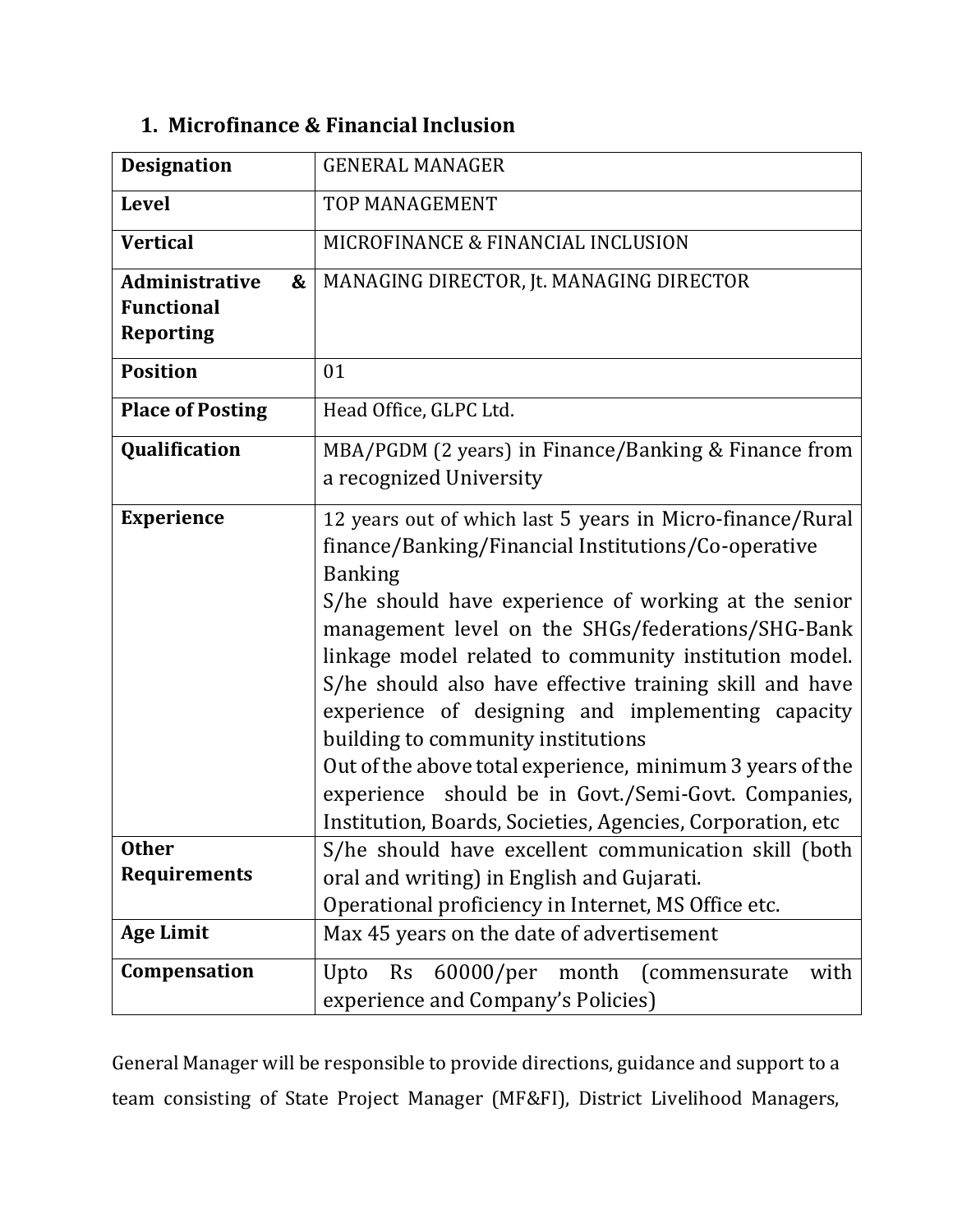State Assistant Project Manager (MF&FI), District Assistant Project Manager (MF&FI), Advisors, Consultants, Retired Bankers.

## **Broad Area of Work**

- Implementation of the MOU signed between GLPC and (State Level Banking Committee) SLBC on credit linkage of Sakhi-Mandalas/SHGs
- Developing the Institutional framework for linking of all eligible SHGs/Sakhi Mandals with Bank Finance
- Coordination with SLBC/NABARD/RBI/Banks and other concerned agencies.
- Review/Updation of Guideline on grading and credit linkage of SHGs by Banks as and when felt necessary.
- Review/Updation of Guideline on Interest Subsidy Scheme for Women SHGs as and when felt necessary.
- Developing and Implementing the Institutional framework for Issue of Artisan Credit Card and other Credit Cards for the targeted Clientele such as Kishan Credit Cards etc. within the framework of the policy of the company.
- Coordinating with all the other concerned verticals of the company in which Institutional Finance is involved for the implementation of Livelihood Programmes.
- Representing GLPC in various meetings/Forums as and when necessary.
- Follow up, Monitoring and review of the progress on credit Linkages under the various programmes of NRLM.
- Attending to the Correspondence emanating from various departments/ agencies/organizations on a day to day basis.
- Provide Input in formulation of policies of the company in specific area of vertical.
- Assist in Business promotion plan of the Company.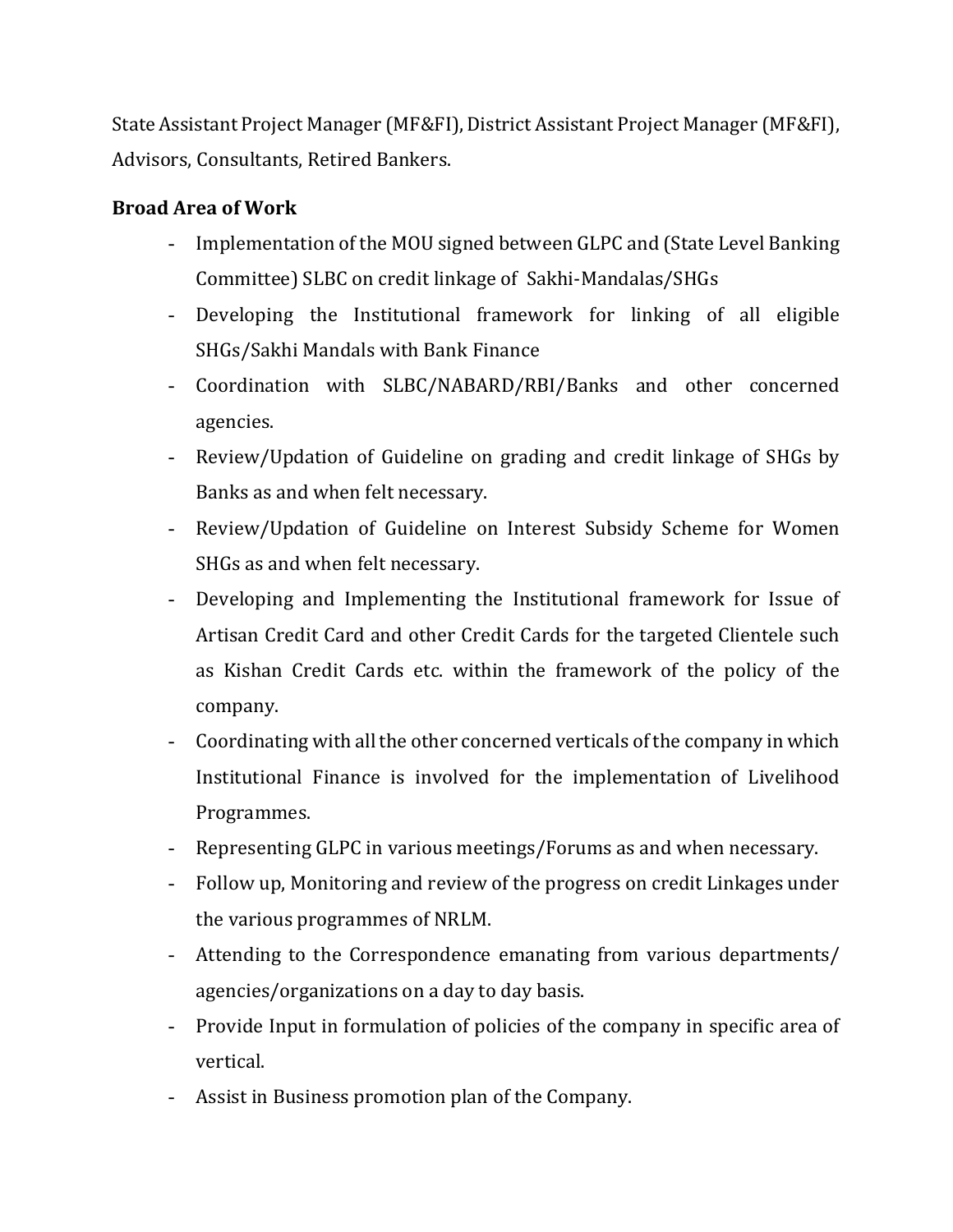- Develop network of and partnership with similar Institutions and financial Institutions/donor agencies.
- Build partnership and linkages with private sector, civil society organizations, banks and other stakeholders as per the requirement of the vertical.
- Oversee and supervise the progress in activities of these projects, ensure performance of the team with assistance of Project Manager and Assistant Project Manager.
- Attending to the matters of Regional Rural banks.
- Report as and when required to the Board of Directors.
- Any other duties as assigned by the managing Director GLPC from time to time.
- Financial Inclusion
- Fulfil requirements of NRLM Delhi team
- SHG mapping in online system for easy process of bank loan
- Any work as and when required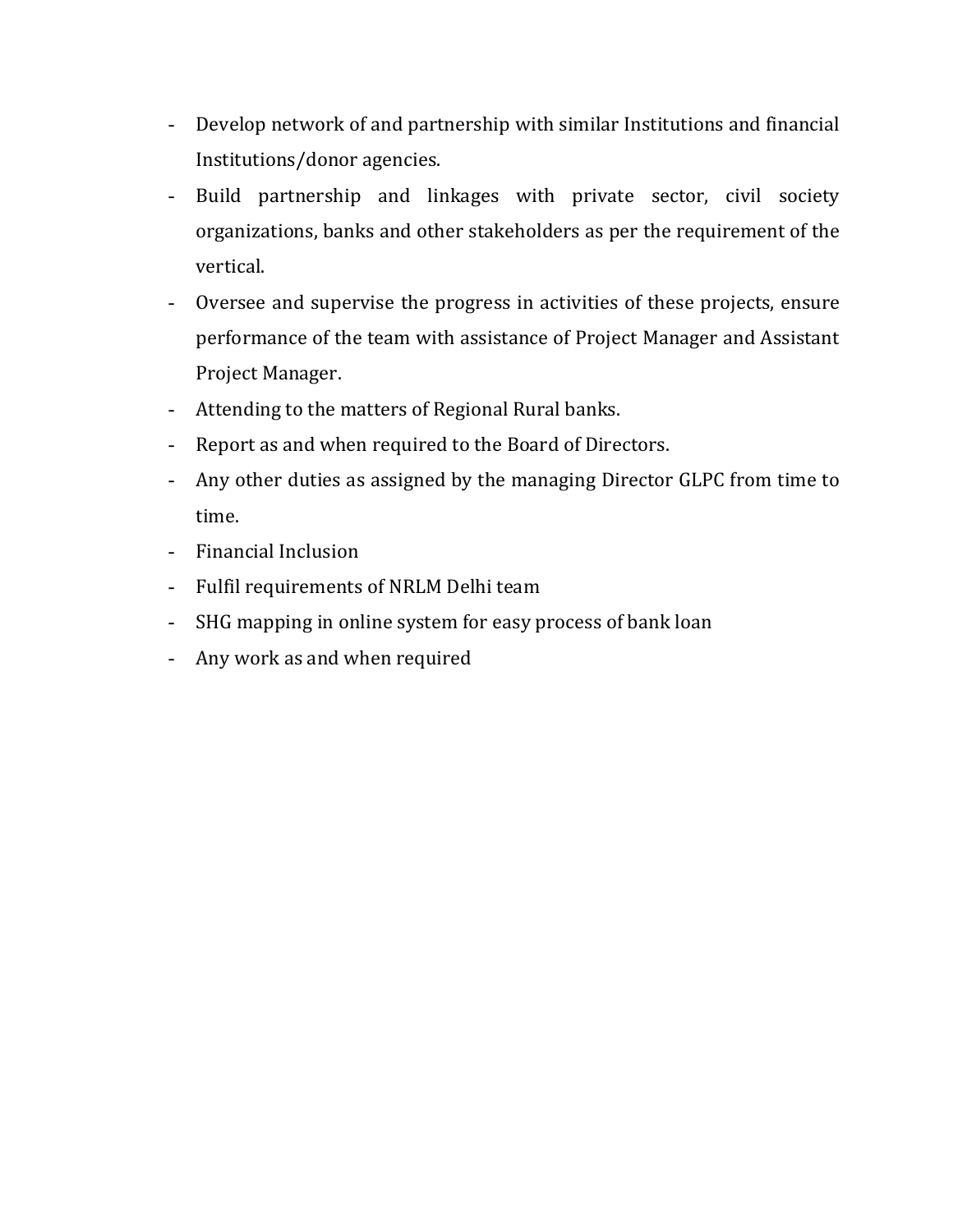## **2. Farm Livelihoods**

| <b>Designation</b>                                                  | <b>GENERAL MANAGER</b>                                                                                                                                                                                                                                                                                                                                                                                                                                                                                                                                        |
|---------------------------------------------------------------------|---------------------------------------------------------------------------------------------------------------------------------------------------------------------------------------------------------------------------------------------------------------------------------------------------------------------------------------------------------------------------------------------------------------------------------------------------------------------------------------------------------------------------------------------------------------|
| <b>Level</b>                                                        | <b>TOP MANAGEMENT</b>                                                                                                                                                                                                                                                                                                                                                                                                                                                                                                                                         |
| <b>Vertical</b>                                                     | <b>FARM LIVELIHOOD</b>                                                                                                                                                                                                                                                                                                                                                                                                                                                                                                                                        |
| <b>Administrative</b><br>&<br><b>Functional</b><br><b>Reporting</b> | MANAGING DIRECTOR, Jt. MANAGING DIRECTOR                                                                                                                                                                                                                                                                                                                                                                                                                                                                                                                      |
| <b>Position</b>                                                     | 01                                                                                                                                                                                                                                                                                                                                                                                                                                                                                                                                                            |
| <b>Place of Posting</b>                                             | Head Office, GLPC Ltd.                                                                                                                                                                                                                                                                                                                                                                                                                                                                                                                                        |
| Qualification                                                       | Bachelor Degree in Agriculture/Horticulture/Animal<br>Husbandry with Post-Graduate in<br>Management/Agriculture/Horticulture/Animal<br>Husbandry/Agri-Business Management/Social<br>Work/Rural Studies from a recognized University                                                                                                                                                                                                                                                                                                                           |
| <b>Experience</b>                                                   | 12 years out of which 5 years in designing, implementing<br>monitoring projects<br>in<br>the<br>and<br><sub>of</sub><br>areas<br>Agriculture/Horticulture/Animal Husbandry<br>the<br>at<br>State/National level<br>S/he should possess strong skill in analyzing value chain<br>and visualizing viable business plan for poor to support<br>their livelihoods.<br>Out of the above total experience, minimum 3 years of the<br>experience should be in Government/Semi-Government<br>Companies, Institution, Boards, Societies, Agencies,<br>Corporation, etc |
| <b>Other</b><br><b>Requirements</b>                                 | S/he should have good communication skill (both oral<br>and writing) in English and Gujarati<br>Operational proficiency in Internet, MS Office etc.                                                                                                                                                                                                                                                                                                                                                                                                           |
| <b>Age Limit</b>                                                    | Max 45 years on the date of advertisement                                                                                                                                                                                                                                                                                                                                                                                                                                                                                                                     |
| Compensation                                                        | Upto Rs 60000/per month (commensurate with experience<br>and Company's Policies)                                                                                                                                                                                                                                                                                                                                                                                                                                                                              |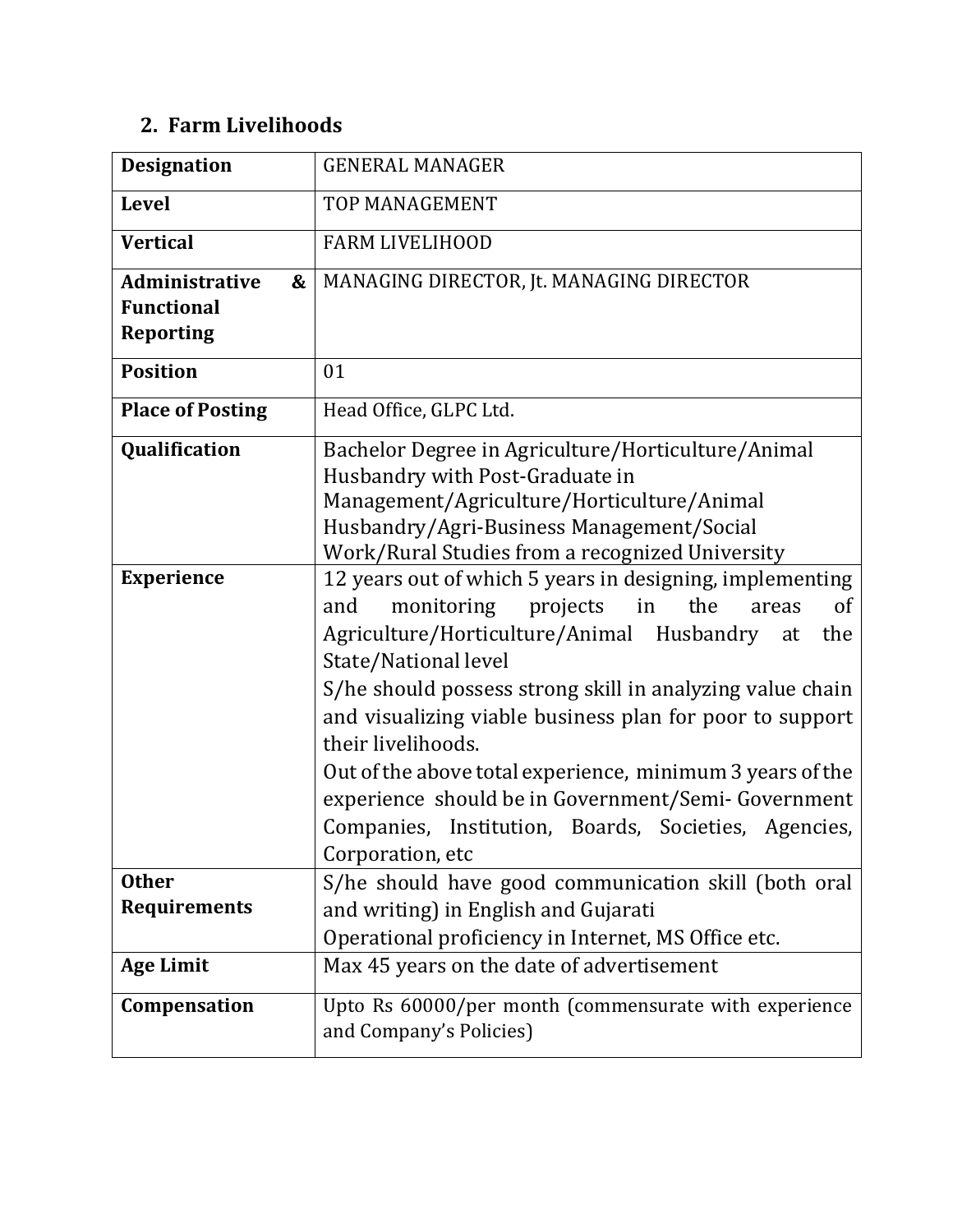General Manager will be responsible to provide directions, guidance and support to a team consisting of State Project Manager, District Livelihood Managers, State Assistant Project Manager, Taluka Staff etc

## **Broad Area of Work**

- Providing inputs in formulation of policies of the company in specific thematic area/vertical.
- Develop network of and partnership with similar institutions and financial institutions for implementation of policies.
- Portfolio management of subsectors and quality management of the work.
- Managing entire pool of vertical Team State Project Manager & APM, District APMs & Block level Domain Experts
- Conceptualize and develop livelihood generation strategies with plans for fund mobilization and road maps for implementation
- Executing the strategies and project by focused pilots and surveys in initial phase of the project.
- Monitor the affectivity of the policies and projects.
- Clearing doubts regarding new concepts and policies and smoothening the understanding of the team.
- Ensuring the market linkage for the vertical's projects on case to case basis.
- By actively participating in initial phase/pilots of the project to provide hands on support to implementation team
- Determine the frequency and content of status report from project team; analyse results and troubleshooting the problem area.
- Coach, Mentor, Motivate and supervise project team members and influence them to take positive action and accountability for their assigned work.
- Oversee and supervise the progress and activities of projects, ensure performance of project team.